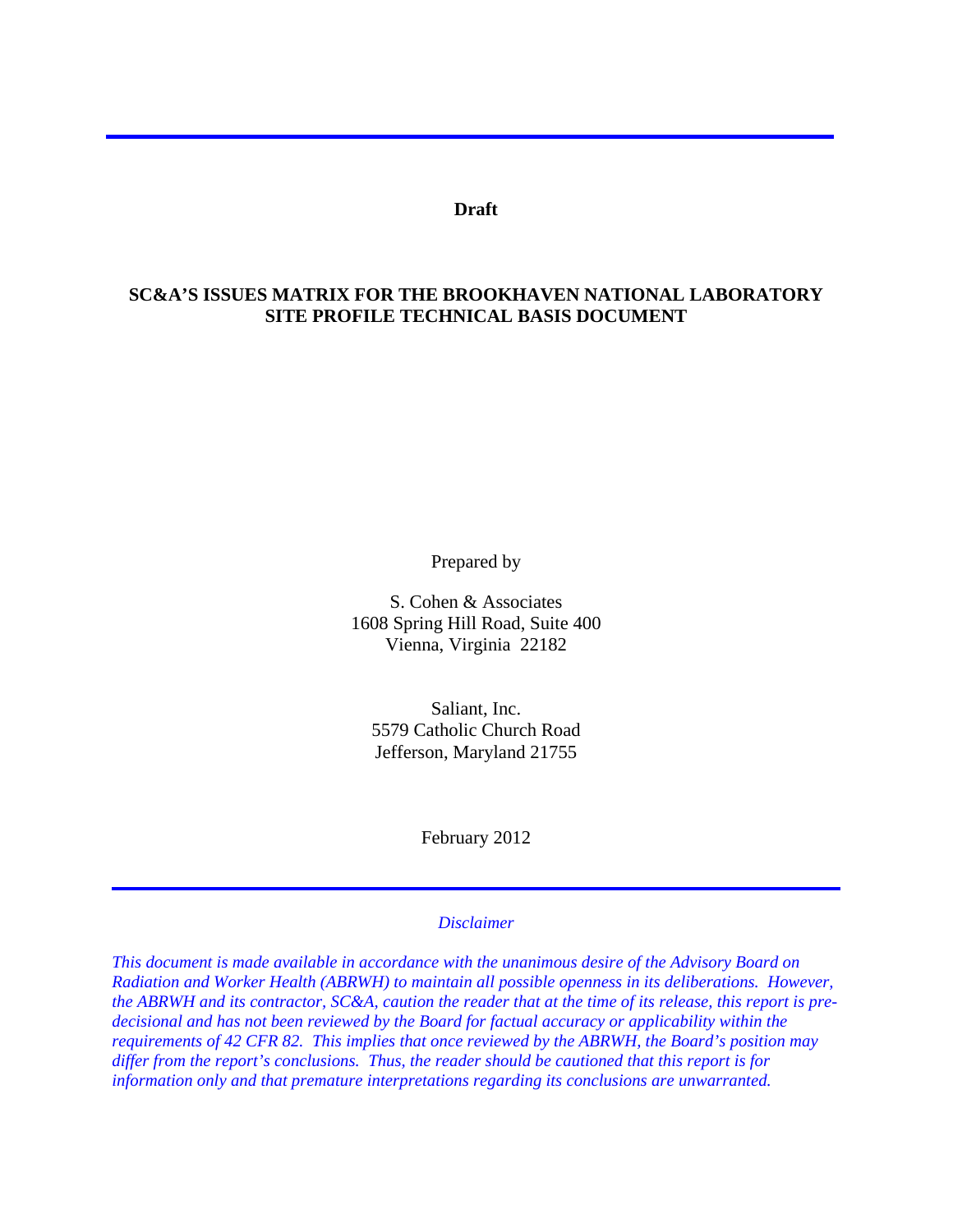This matrix contains a list of the issues (formally titled Findings in the site profile review) that SC&A identified in Rev. 00 of the Brookhaven National Laboratory (BNL) technical basis document (TBD) ORAUT-TKBS-0048 (ORAUT 2006), with some status updating against the recent Rev. 01 edition of ORAUT-TKBS-0048 (ORAUT 2010). As of January 2012, SC&A has not performed a complete re-evaluation of the site profile issues in view of the recent Rev. 01 edition, or the two NIOSH Special Exposure Cohort (SEC) evaluation reports (NIOSH 2009 and NIOSH 2012), awaiting Work Group direction. Two SECs presently exist for BNL; one for the period January 1, 1947, through December 31, 1979, and one for the period January 1, 1980, through December 31, 1993.

This site profile issues matrix is based on preliminary assessments of the following:

- The BNL TBD ORAUT-TKBS-0048, Rev. 00, August 30, 2006 (ORAUT 2006)
- SC&A's September 2009 review of the BNL site profile ORAUT-TKBS-0048, Rev. 00, August 30, 2006 (SC&A 2009)
- The NIOSH SEC-00113 Evaluation Report dated September 29, 2009 (NIOSH 2009)
- The BNL TBD ORAUT-TKBS-0048, Rev. 01, April 26, 2010 (ORAUT 2010)
- The NIOSH SEC-00196 Evaluation Report dated January 5, 2012 (NIOSH 2012)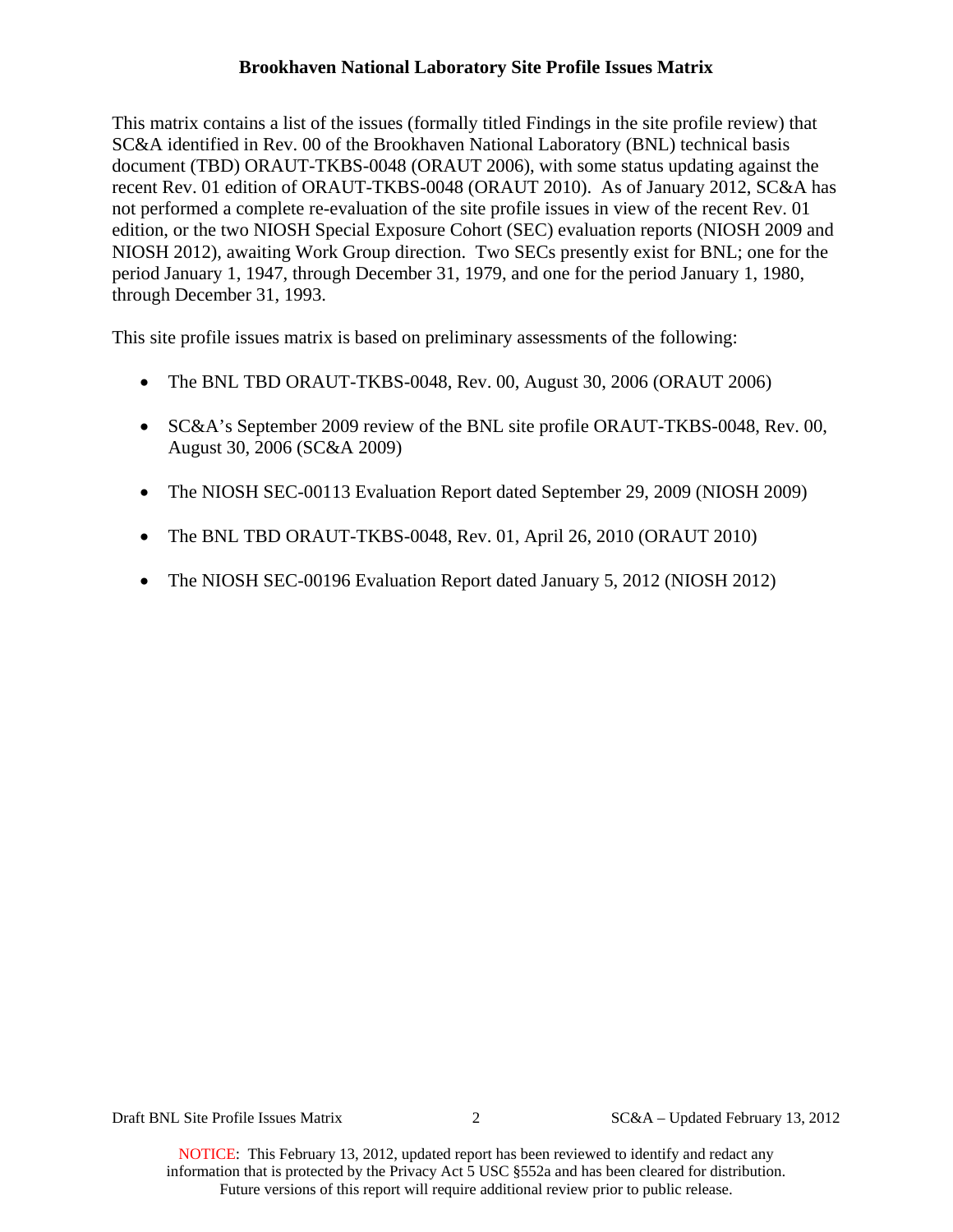## **Finding 1: Bioassay Monitoring Not Adequately Established**

ORAUT-TKBS-0048 (ORAUT 2006) does not provide sufficient information to determine which workers were monitored for what radionuclides and what criteria were used to select workers for special, routine, and spot bioassay monitoring. To perform an adequate dose reconstruction, the dose reconstructor needs to know who, when, and why workers were bioassayed at a given DOE site. This information allows the dose reconstructor to determine if the worker should have been monitored, and prompts the dose reconstructor to search for such records, if applicable (especially important because of the lack of a centralized record system at BNL). Although bioassays for some radionuclides were conducted for some workers at BNL throughout the laboratory's operating history, sufficient documentation of written procedures and requirements for bioassays is not apparent before the 1990s; this leaves 40 years of uncertainty concerning bioassay requirements.

**SC&A's February 2012 update:** The SECs negate this concern through 1993. *SC&A needs to determine if this issue is still applicable after 1993.* 

**NIOSH Response**:

**SC&A Reply**:

**Work Group Actions**:

**Board Action**: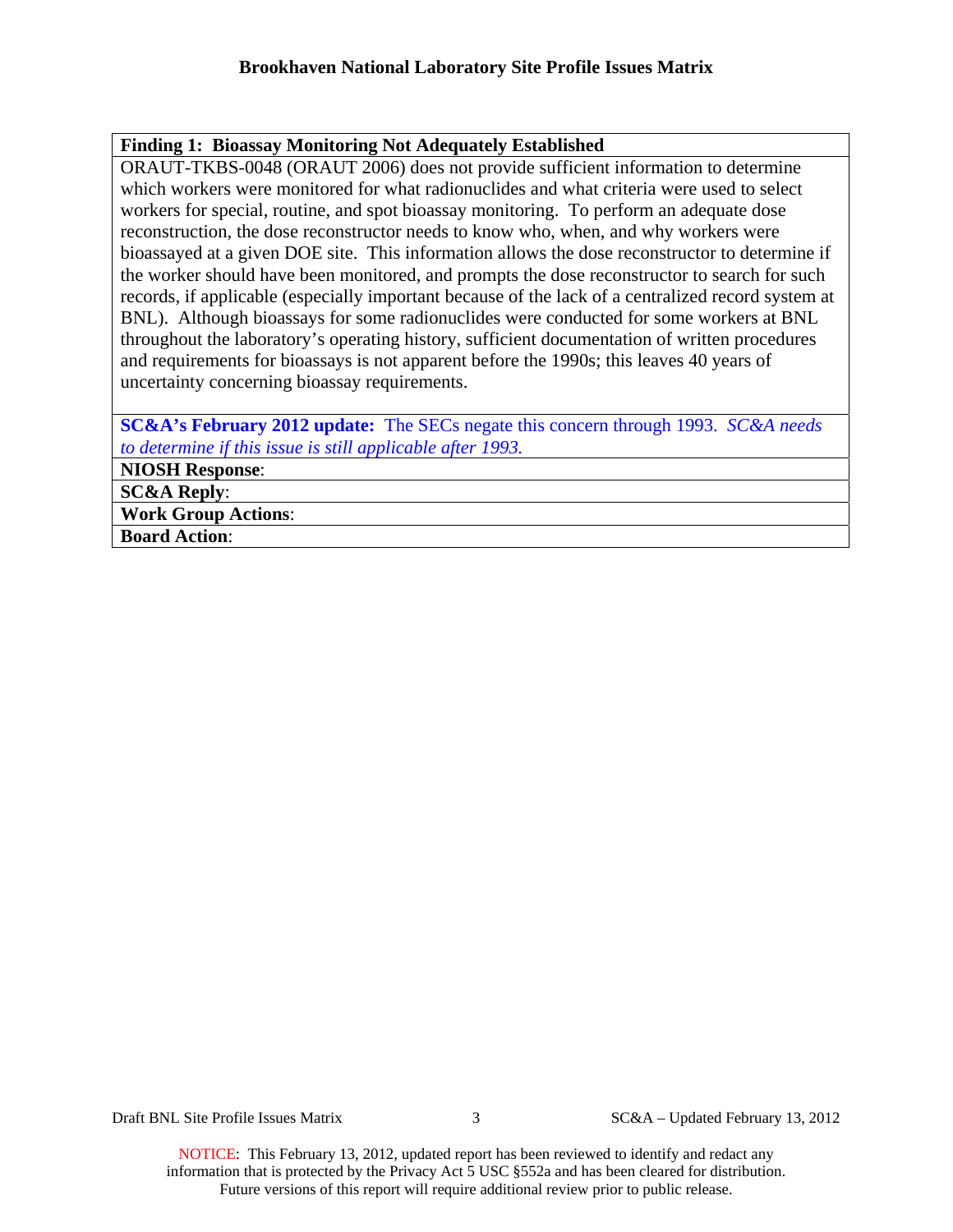# **Finding 2: Records of Bioassay Monitoring Not Centralized or Knowingly Complete**

The site profile does not address the issue of the completeness and accessibility of the bioassay records. There were numerous bioassay data recording systems and filing methods at BNL. Many of these earlier records are still located in various departments, making it difficult (as confirmed by current BNL health physics personnel) for BNL to properly and completely respond to NIOSH requests for bioassay records to be used for dose reconstruction. It is not currently known by BNL health physics personnel if all the hardcopy records have been located, are legible, and are accessible for dose reconstruction. As various departments were formed and supplanted, and as department heads came and left BNL, the hardcopy records may have survived, or they may have been destroyed or removed from the site. There is presently no method available to determine if all the records for a given employee are available for dose reconstruction purposes, particularly before the records were centrally stored in electronic databases.

**SC&A's February 2012 update:** The SECs negate this concern through 1993. *SC&A needs to determine if this issue is still applicable after 1993.*

**NIOSH Response**:

**SC&A Reply**:

**Work Group Actions**:

**Board Action**:

Draft BNL Site Profile Issues Matrix 4 SC&A – Updated February 13, 2012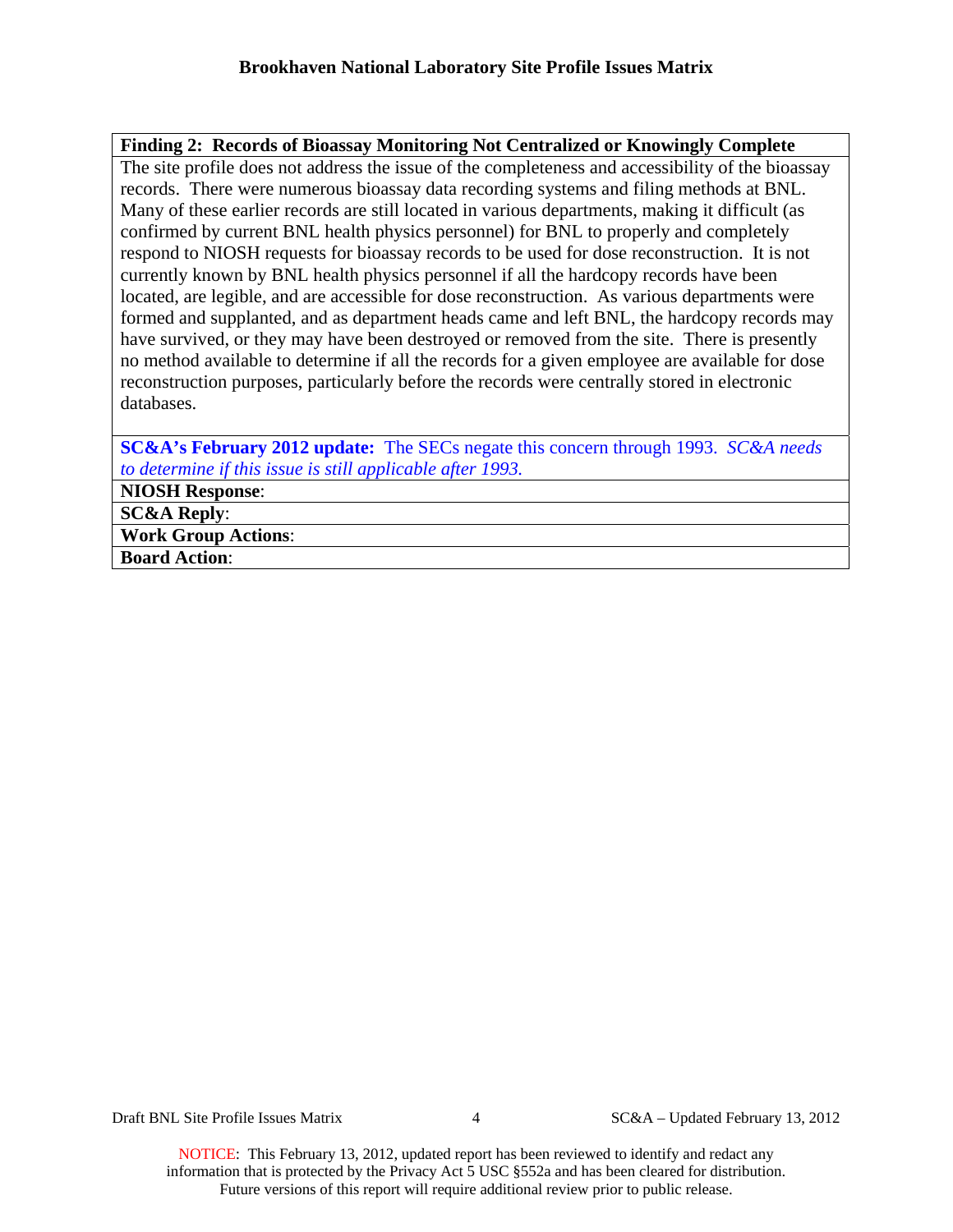# **Finding 3: Minimum Detectable Activity and Uncertainty Values Not Sufficiently Defined** Minimum detectable activity (MDA) is mentioned several times in Section 5 of the site profile (ORAUT 2006), and a list of whole-body counter (WBC) MDA values is provided in Table 5-3, pp. 78–79) for the years 1999 through 2005. Additionally, urinalysis MDA values for some of the common radioisotopes found at BNL are listed in Table 5-3, pg. 80), mainly for 1999–2006. Therefore, a reasonable amount of MDA information for common radioisotopes is provided for 1999–2006. However, what is lacking is a comprehensive listing of urinalysis and WBC MDA values for the 1940s–1990s, such as is found in other NIOSH site profiles. Additionally, uncertainty values are not provided, and are apparently not available, for most of the bioassay reporting period from the 1950s–1990s.

**SC&A's February 2012 update:** The SECs negate this concern through 1993. *However, this issue is still pertinent for the period 1994–1998 for many of the radioisotopes.*

**NIOSH Response**: **SC&A Reply**: **Work Group Meeting**:

**Board Action**: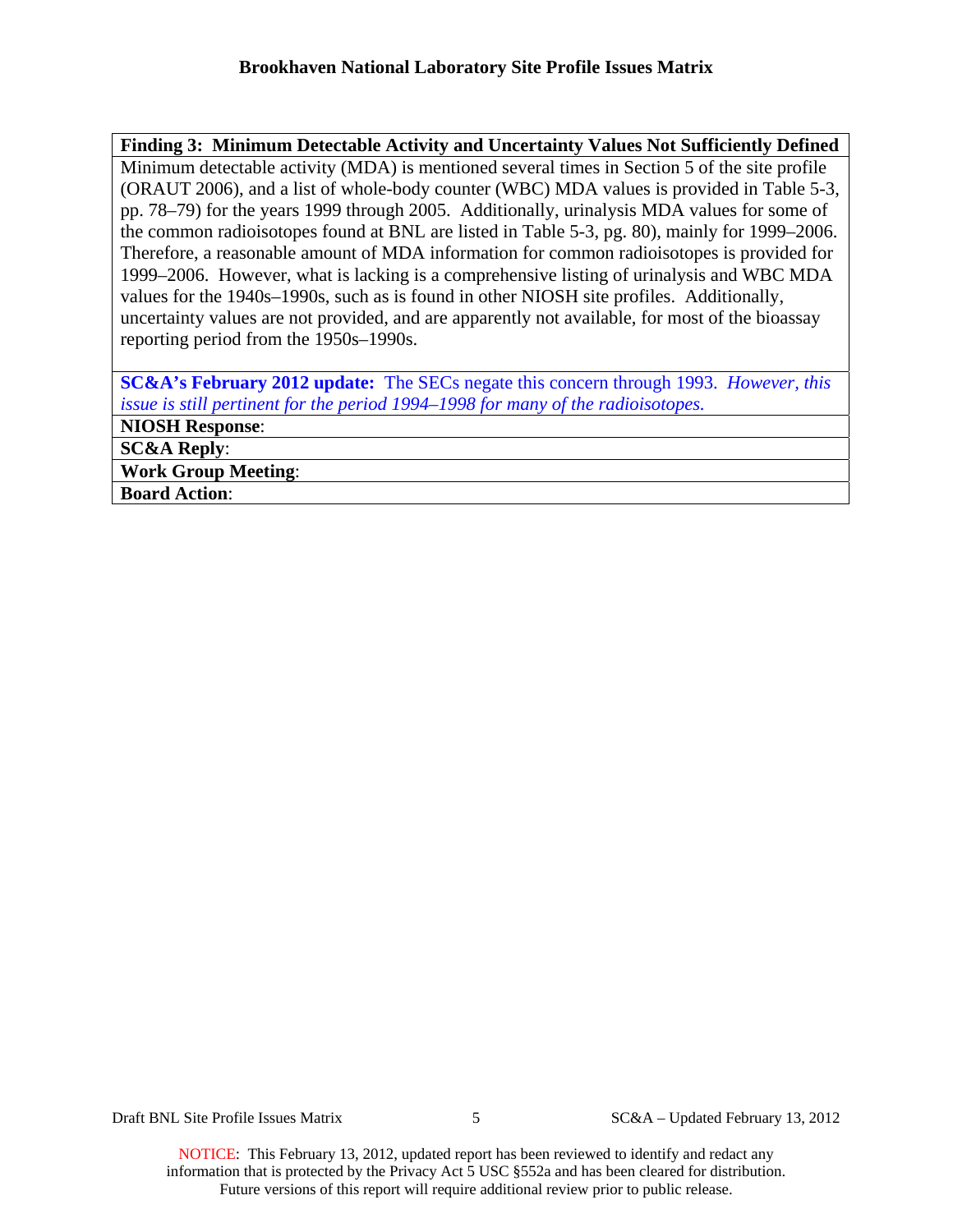#### **Finding 4: Radionuclide Characteristics Not Sufficiently Known**

Unfortunately, as stated in Section 5.10 of the site profile (ORAUT 2006), specific *solubility data*, *particle size*, and *activity fractions* are not known, or are not available, for most facilities at BNL. Table 5-5 lists a few of the activity fractions, presumed to have come from stack emission data. However, stack emissions are not always a good indicator of the types of radioisotopes present, or their concentrations, in the worker's breathing zone (this also applies to Table 2-2). Interviews with BNL workers indicate that Tables 2-2 and 2-3 do not correctly reflect the historic radioisotopes present at some of the BNL facilities. Without appropriate characterization of workplace exposures, the adequacy and completeness of the internal and external monitoring programs come into question and may result in a less than favorable organ dose reconstruction. In addition, workplace specific *monitoring data* and/or *source term data* do not appear to be available.

**SC&A's February 2012 update:** The SECs negate this concern through 1993. *However, this issue is still pertinent after 1993.*

**NIOSH Response**:

**SC&A Reply**:

**Work Group Action**:

**Board Action**:

Draft BNL Site Profile Issues Matrix 6 SC&A – Updated February 13, 2012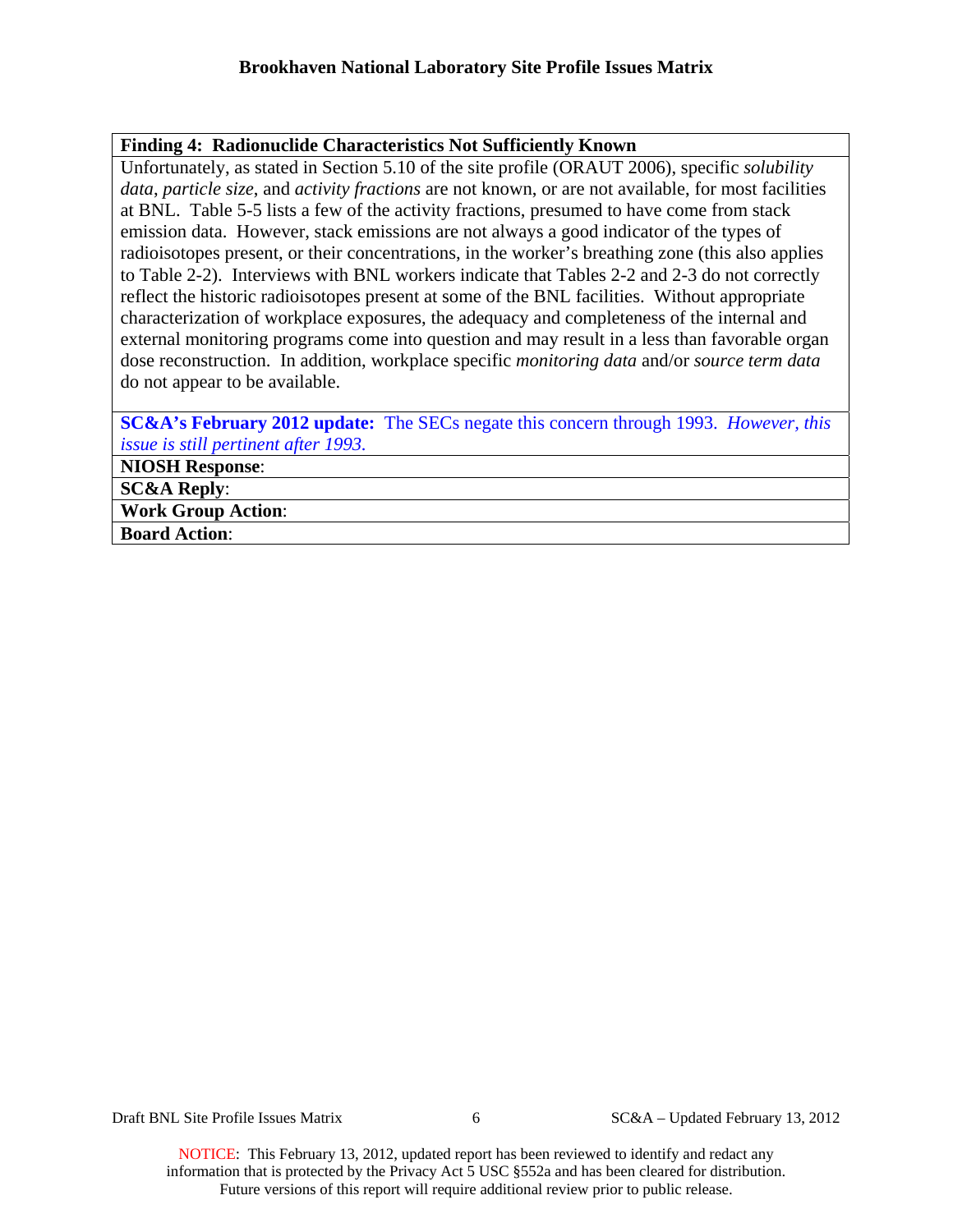# **Finding 5: No Internal Coworker Dose Database Available**

The site profile (ORAUT 2006) does not address internal coworker dose data. In view of the issues with the lack of a coordinated, consistent bioassay program and the problems with the availability of historic bioassay records, it would be advantageous to have a viable coworker database to use to assign unmonitored dose. Unfortunately, the lack of a routine and comprehensive bioassay program before the 1990s may make it difficult to create an adequate coworker internal dose table for the dose reconstructor to bridge monitoring or recordkeeping gaps for sporadically monitored workers, monitored workers whose complete records are not available, and for unmonitored workers who should have been monitored.

**SC&A's February 2012 update:** The SECs negate this concern through 1993. *However, this issue is still pertinent after 1993.*

**NIOSH Response**:

**SC&A Reply**:

**Work Group Actions**:

**Board Action**: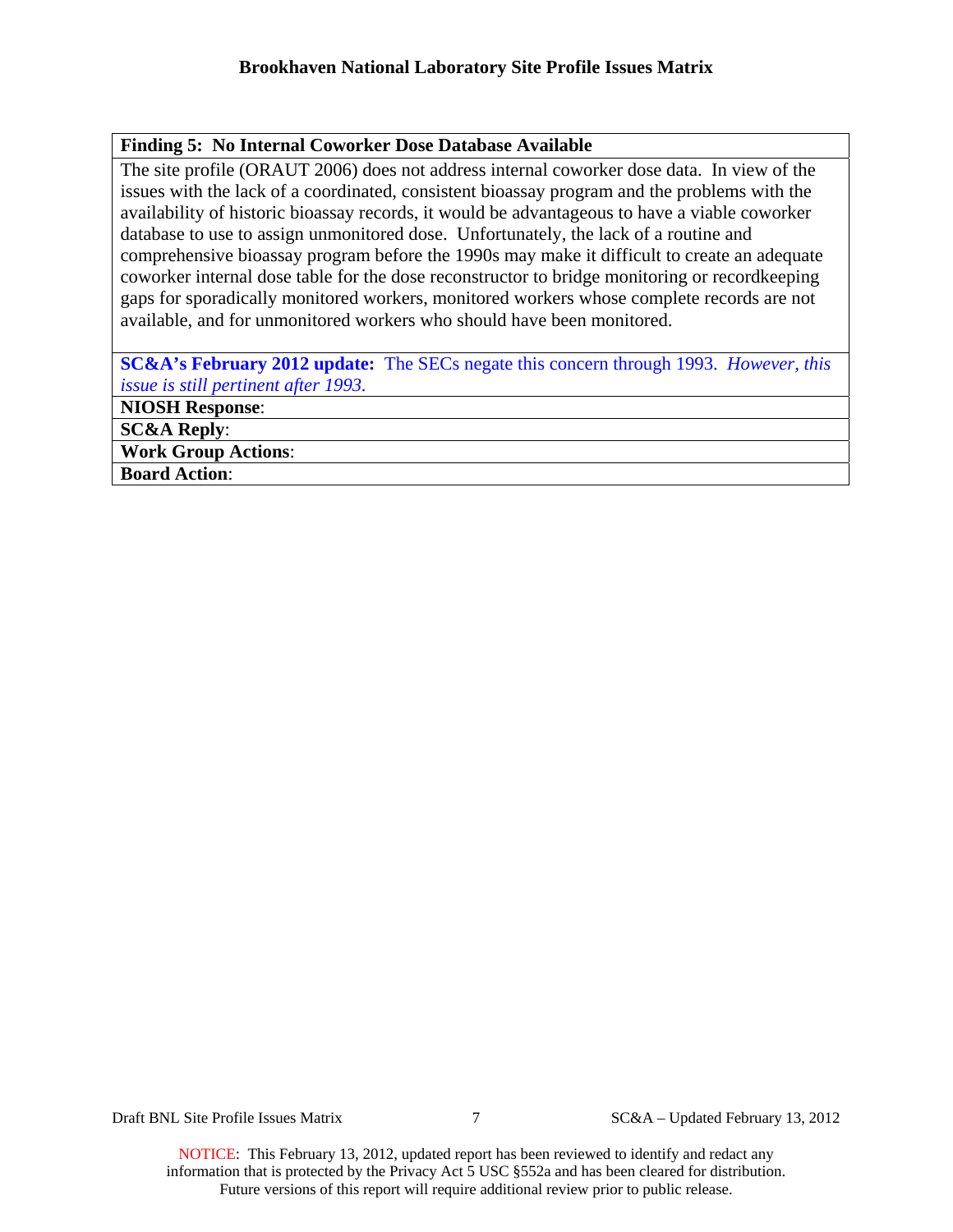### **Finding 6: NTA Threshold Response Not Sufficiently Investigated**

The threshold energy of NTA film and the amount of dose not registered due to this limitation is important in neutron dosimetry. NTA film decreases in response starting at neutron energies below 1 MeV, and is almost completely insensitive to neutrons below 0.5 MeV; therefore, radiation fields containing an appreciable percentage of the total dose equivalent due to neutrons below 1 MeV must be evaluated carefully, with attention given to the missed dose resulting from this threshold affect. The site profile does not specifically address the subject of the NTA film threshold. The site profile should address this issue and make clear and technically sound recommendations to compensate for the incomplete neutron doses as recorded by NTA film and contained in the dose of record.

**SC&A's February 2012 update:** *SC&A needs to determine if the revised TBD provides additional information that could be applied to this issue.*

**NIOSH Response**: **SC&A Reply**:

**Work Group Actions**:

**Board Action**: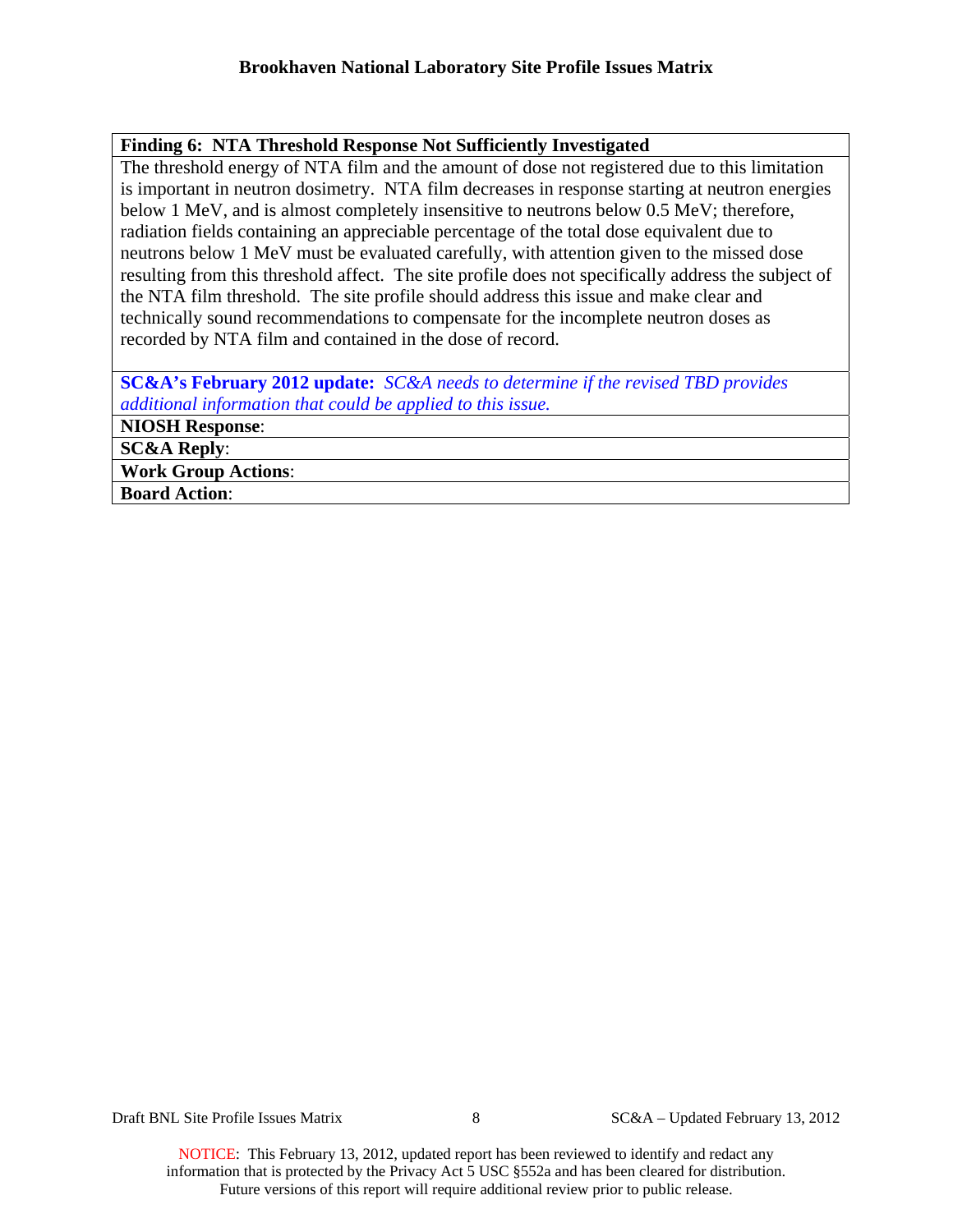### **Finding 7: NTA Track Fading Not Covered in the Site Profile (ORAUT 2006)**

The magnitude of the proton recoil tracks in NTA film resulting from neutron interactions depends on the energy of the interacting neutron. Lower-energy neutrons cause less dense proton recoil tracks; these tracks fade more rapidly with time than heavier tracks caused by more energetic recoil protons resulting from energetic neutrons (i.e., 0.5–1.0 MeV neutrons in the workplace versus 4 MeV neutrons from a calibration source). The site profile did not directly address NTA film track fading, provide evidence that it was not a problem at BNL, or describe any procedure necessary to compensate for it.

**SC&A's February 2012 update:** *SC&A needs to determine if the revised TBD provides additional information that could be applied to this issue.*

**NIOSH Response**:

**SC&A Reply**:

**Work Group Actions**:

**Board Action**:

Draft BNL Site Profile Issues Matrix 9 SC&A – Updated February 13, 2012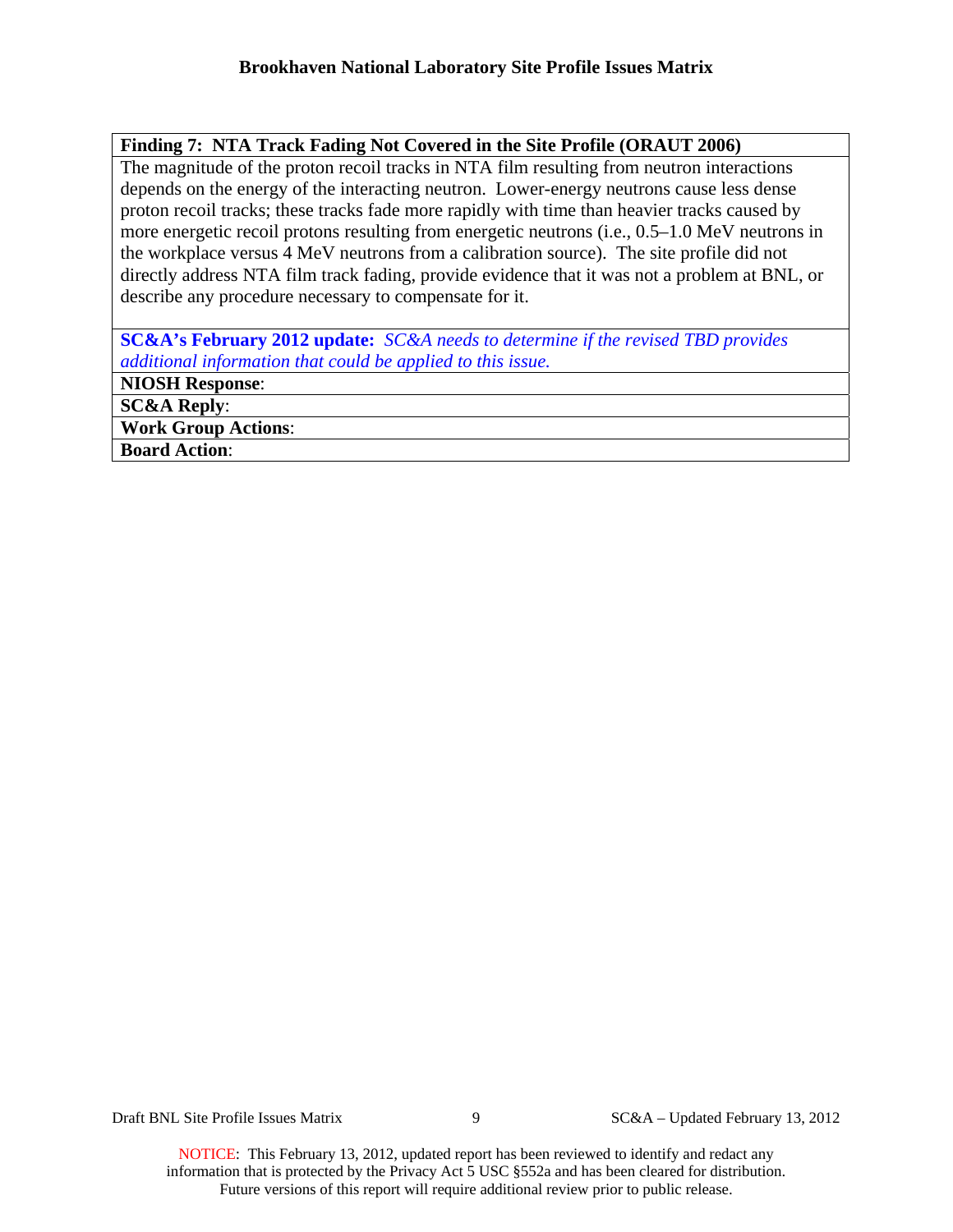#### **Finding 8: NTA/TLD/Lexan/CR-39 Problems**

The problems associated with the NTA film threshold and track fading initiated a search for other neutron dosimeters; among those tested and selected for use at BNL were the TLD, CR-39, and Lexan neutron dosimeters. However, these neutron dosimeters were not without their own shortcomings. There were issues with NTA film, CR-39, and Lexan neutron dose readings, and even the gamma-muon readings. None of the detectors appeared to establish a long-term "gold standard" to which results could be compared. During the 1980s and 1990s, a number of issues were ongoing between BNL and their dosimetry vendor, Landauer. The BNL site profile does not cite these dosimetry problems, if they were solved, or make any recommendations on the use of the neutron dose records, given the concerns and uncertainties associated with these issues.

**SC&A's February 2012 update:** *SC&A needs to determine if the revised TBD provides additional information that could be applied to this issue.*

**NIOSH Response**:

**SC&A Reply**:

**Work Group Actions**:

**Board Action**:

Draft BNL Site Profile Issues Matrix 10 SC&A – Updated February 13, 2012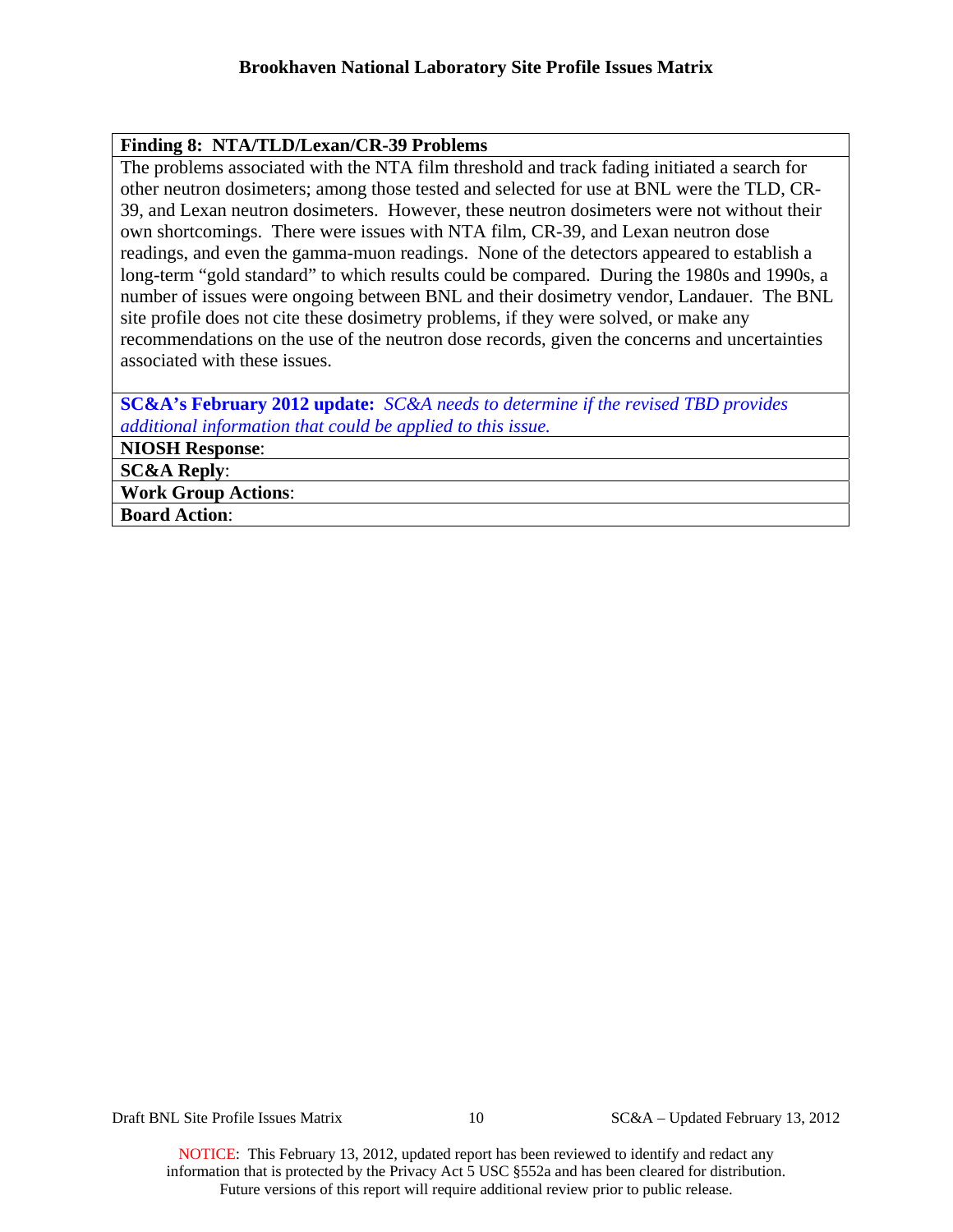## **Finding 9: Potential Exposures at Accelerators Not Sufficiently Covered**

High-energy accelerators, such as the many diverse types operated at BNL during its 60-year history, present the standard health physics problems, as well as emergent new challenges, typically unique to each type of new accelerator. There are many situations at high-energy accelerators that have the potential for unconventional exposures leading to unrecorded or under-recorded doses. The present BNL site profile does not address the unique dosimetry problems associated with high-energy accelerators, if the dosimetry systems were adequate during the startup periods, or if the dosimetry systems were sufficiently encompassing to accommodate operational changes. Nor does the site profile discuss adjustment factors for neutron doses, and if they are needed to compensate for the limitations of the dosimetry systems used as a function of time at different accelerator facilities.

**SC&A's February 2012 update:** *SC&A needs to determine if the revised TBD provides additional information that could be applied to this issue.*

**NIOSH Response**:

**SC&A Reply**:

**Work Group Actions**:

**Board Action**: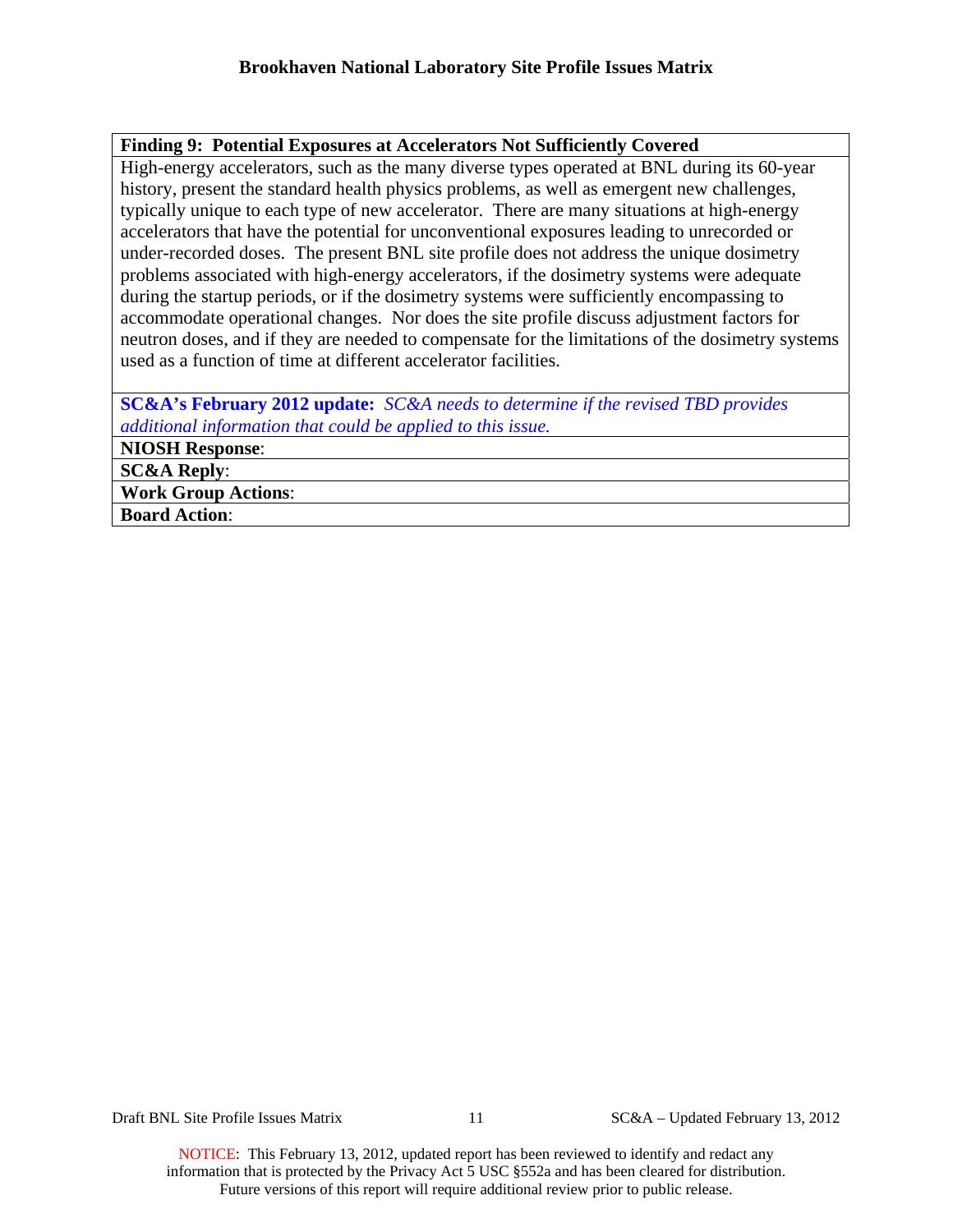# **Finding 10: External Coworker Dose Data Not Addressed**

Section 6 of the site profile (ORAUT 2006) does not address or provide any coworker data for use in assigning doses to workers who should have been monitored, but were not. Coworker data are needed in cases where the worker had the potential to receive greater than environmental doses, but by the criteria at the time, the individual was not considered a radiation worker and, therefore, was not badged, or the monitoring results cannot be located.

**SC&A's February 2012 update:** Although some of the information has changed in the revised TBD, there appears to be no significant changes concerning this issue; *therefore, this issue is still pertinent.*

**NIOSH Response**:

**SC&A Reply**:

**Work Group Actions**:

**Board Action**:

Draft BNL Site Profile Issues Matrix 12 SC&A – Updated February 13, 2012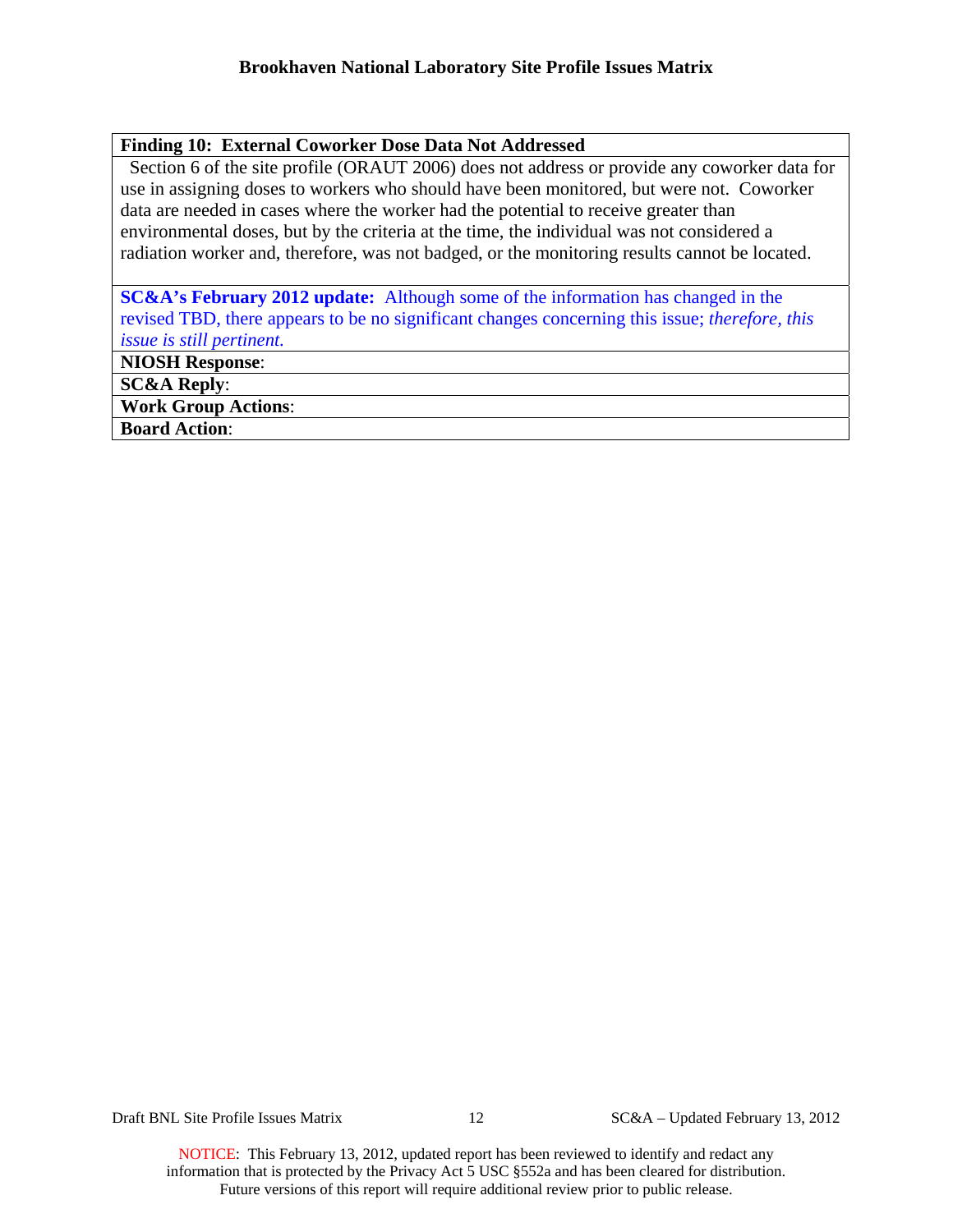### **Finding 11: Incidents and Unanticipated Events Not Addressed**

The site profile (ORAUT 2006) does not sufficiently address incidents or unusual events that could affect external dose reconstruction. Some examples of incidents were found in the BNL documents; however, the site profile itself did not address such incidents for their implications to dose reconstruction, and whether the doses of record were correct under these exposure conditions. Likewise, specific environmental-related incidents and releases and their impact on onsite occupational doses to unmonitored workers are not addressed.

**SC&A's February 2012 update:** Although some of the information has changed in the revised TBD, there appears to be no significant changes concerning this issue; *therefore, this issue is still pertinent.*

**NIOSH Response**:

**SC&A Reply**:

**Work Group Actions**:

**Board Action**:

Draft BNL Site Profile Issues Matrix 13 SC&A – Updated February 13, 2012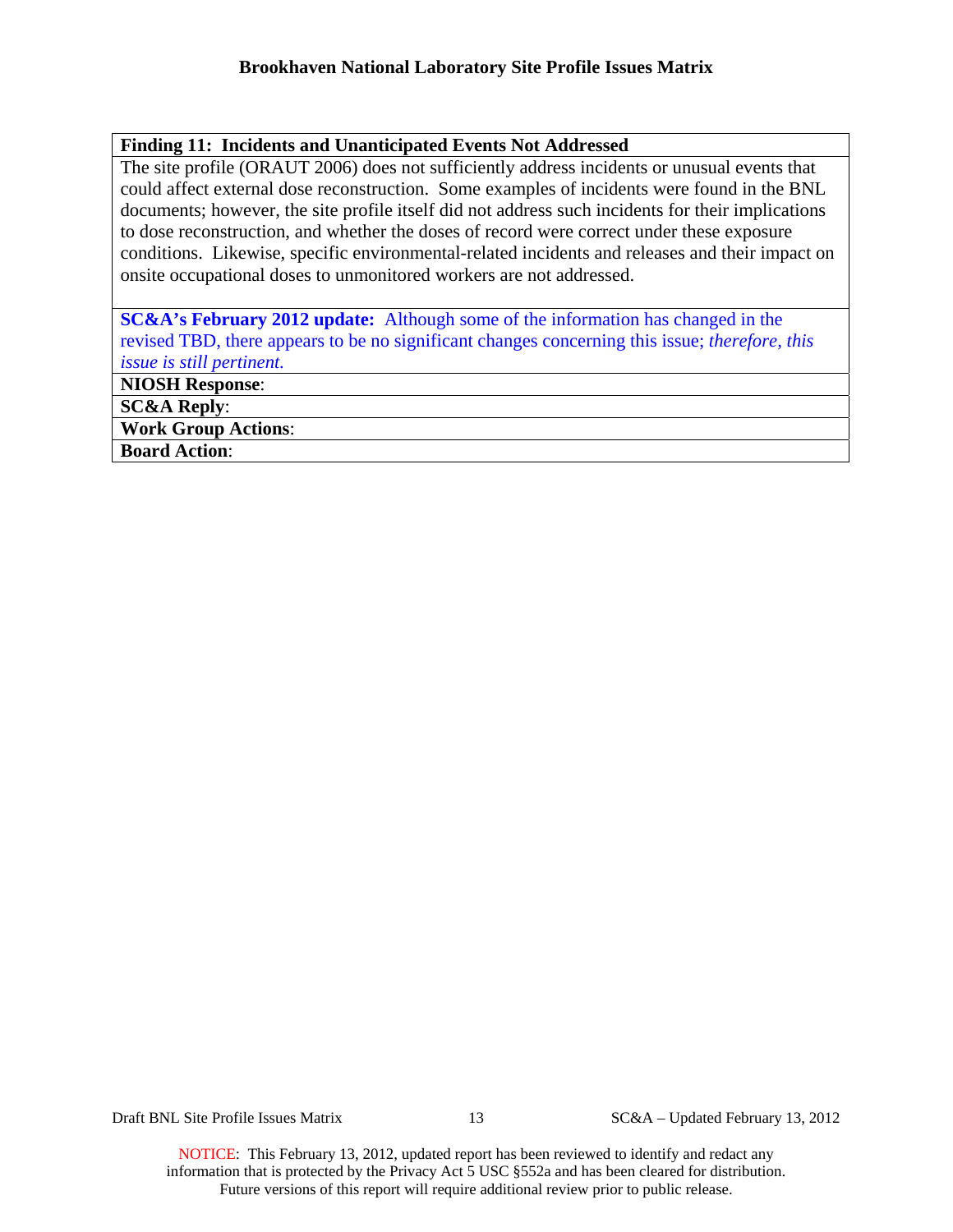# **Finding 12: Potential Environment Exposures from Igloo Area Not Addressed**

Nothing is mentioned in Section 4 of the site profile (ORAUT 2006) concerning the Igloo storage area in the Hazardous Waste Management Facility and its impact on localized environmental doses. Averaged site parameter yearly readings, and other readings inside the BNL site, may not reflect the true environmental doses received by unmonitored workers who spent any significant time in the areas outside the Igloo or other hazardous waste facility areas.

## **SC&A's February 2012 update:** Although some of the information has changed in the revised TBD, there appears to be no significant changes concerning this issue; *therefore, this issue is still pertinent.*

**NIOSH Response**:

**SC&A Reply**:

**Work Group Actions**:

**Board Action**:

Draft BNL Site Profile Issues Matrix 14 SC&A – Updated February 13, 2012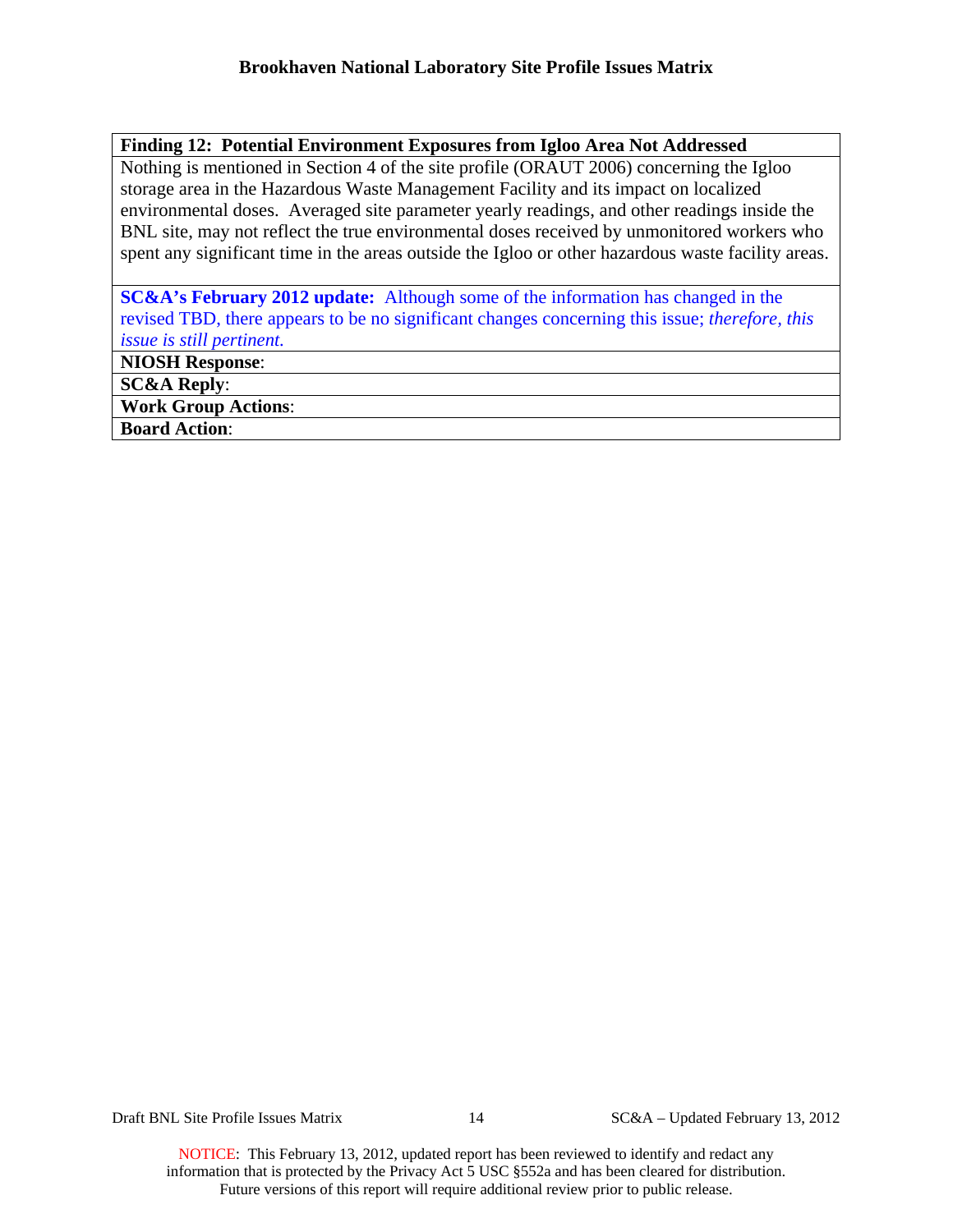## **Finding 13: The Site Profile has Inadequately Characterized the Number and Types of X-rays Received by BNL Employees in Early Years**

The site profile (pg. 50) (ORAUT 2006) states that BNL had machines capable of photofluoroscopic/ fluoroscopic exams in 1951 and 1960, but on page 50, it is concluded that only the diagnostic unit was used for routine exams, and on page 52, it is stated that it seems unlikely that the greater dose units were used for routine exams. These potential exposures were not further addressed in the site profile. It references Brodsky 1964 as one of its reasons to conclude that only the diagnostic unit was used routinely for examinations. However, Sunderman (1947) summarized the health program used for BNL employees in September 1947. Sunderman recommended that employees of BNL be observed medically (1) upon hire at BNL, (2) routinely for employees requiring health maintenance, (3) when employees become sick or injured, and (4) when employees terminated. Candidates for employment were to receive "fluororoentgenograms of the chest, AP and LAT roentgenograms of the spine, and roentgenogram of one forearm." During Health Maintenance exams of employees, an annual fluororoentgenogram of the chest was completed.

**SC&A's February 2012 update:** There have been some changes in this area in the revised TBD (ORAUT 2010); *therefore, SC&A needs to determine if the revised TBD provides additional information that could be applied to this issue.*

**NIOSH Response**:

**SC&A Reply**:

**Work Group Actions**:

**Board Action**:

Draft BNL Site Profile Issues Matrix 15 SC&A – Updated February 13, 2012